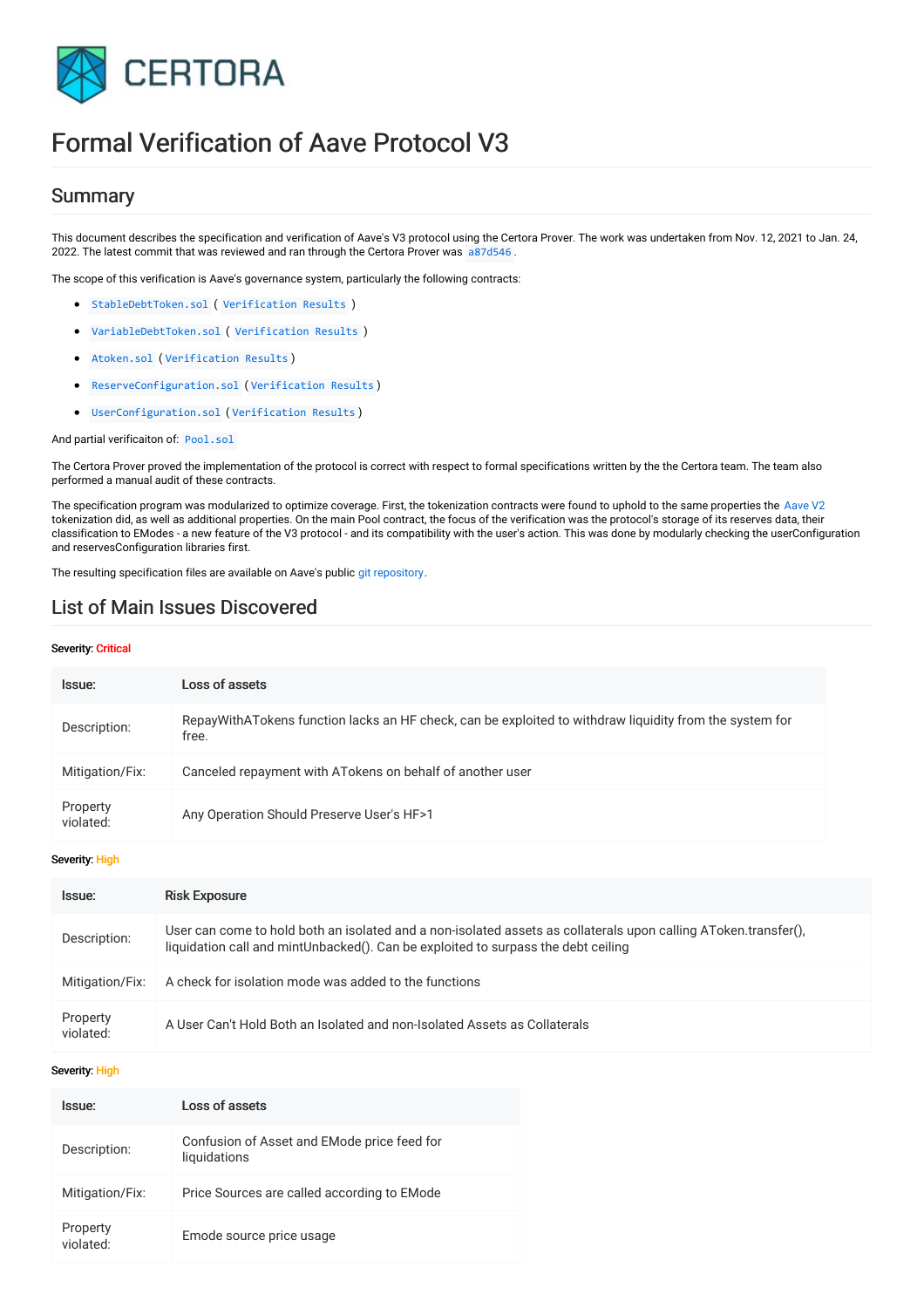#### Severity: Medium

| Issue:          | <b>Loss of Users' Profitability</b>                  |
|-----------------|------------------------------------------------------|
| Description:    | EMode liquidation may use wrong liquidation<br>honus |
| Mitigation/Fix: | Bonus rewarded correctly according to EMode          |

#### Severity: Medium

| Issue:            | Loss of revenue                                                                                                                                                                                                                                  |
|-------------------|--------------------------------------------------------------------------------------------------------------------------------------------------------------------------------------------------------------------------------------------------|
| Description:      | When repaying with a Token, the interest rate is updated as if we provided the equivalent liquidity in underlying instead of<br>in AToken. In fact there's no liquidity provided to the system. It can be used to manipulate the interest rates. |
| Mitigation/Fix:   | Call to rates updating function was changed to use 0 as the added liquidity                                                                                                                                                                      |
| Rule<br>Coverage: | No Change in Underlying's Balance Implies No Change in rate                                                                                                                                                                                      |

#### Severity: Low

| Issue:            | Integrity of ReserveList                                                                                                              |
|-------------------|---------------------------------------------------------------------------------------------------------------------------------------|
| Description:      | <i>_addReserveToList</i> function will push a new reserve into all empty spots of the reserves list, instead of just the first<br>one |
| Mitigation/Fix:   | A return call was inserted to the loop                                                                                                |
| Rule<br>Coverage: | The same asset should not appear twice on the reserves list                                                                           |

#### Severity: Recommendation

| Issue:                | Denial of Service                                                                                                                                     |
|-----------------------|-------------------------------------------------------------------------------------------------------------------------------------------------------|
| Description:          | Users can be forced into isolation mode through supply(),AToken.transfer() functions, thus temporarily preventing them<br>from borrowing other assets |
| Property<br>violated: | Informative Rule: Check which functions can revert for one user due to another user's action                                                          |
| Mitagation/Fix:       | User can withdraw asset of isolation mode                                                                                                             |

## Disclaimer

The Certora Prover takes as input a contract and a specification and formally proves that the contract satisfies the specification in all scenarios. Importantly, the guarantees of the Certora Prover are scoped to the provided specification, and the Certora Prover does not check any cases not covered by the specification.

We hope that this information is useful, but provide no warranty of any kind, explicit or implied. The contents of this report should not be construed as a complete guarantee that the contract is secure in all dimensions. In no event shall Certora or any of its employees be liable for any claim, damages or other liability, whether in an action of contract, tort or otherwise, arising from, out of or in connection with the results reported here.

# Overview of the verification

# Description of the system

Aave is a decentralized non-custodial liquidity markets protocol where users can participate as suppliers or borrowers. Suppliers provide liquidity to the market to earn a passive income, while borrowers are able to borrow in an overcollateralized (perpetually) or undercollateralized (one-block liquidity) fashion.

# Description of the specification files

The specification contains six files, three for the tokenization part, one for the pool and one for each of the reserve and user configuration contracts. The tokens' contracts have similar specifications, using (up to slight modifications) properties based on Certora's aggregated experience with ERC20 verificartion. On the main Pool contract, the focus of the coverage was the protocol's storage of its reserves data, their classification to EModes - a new feature of the V3 protocol - and its compatibility with the user's action. This was done by modularly checking the userConfiguration and reservesConfiguration libraries first.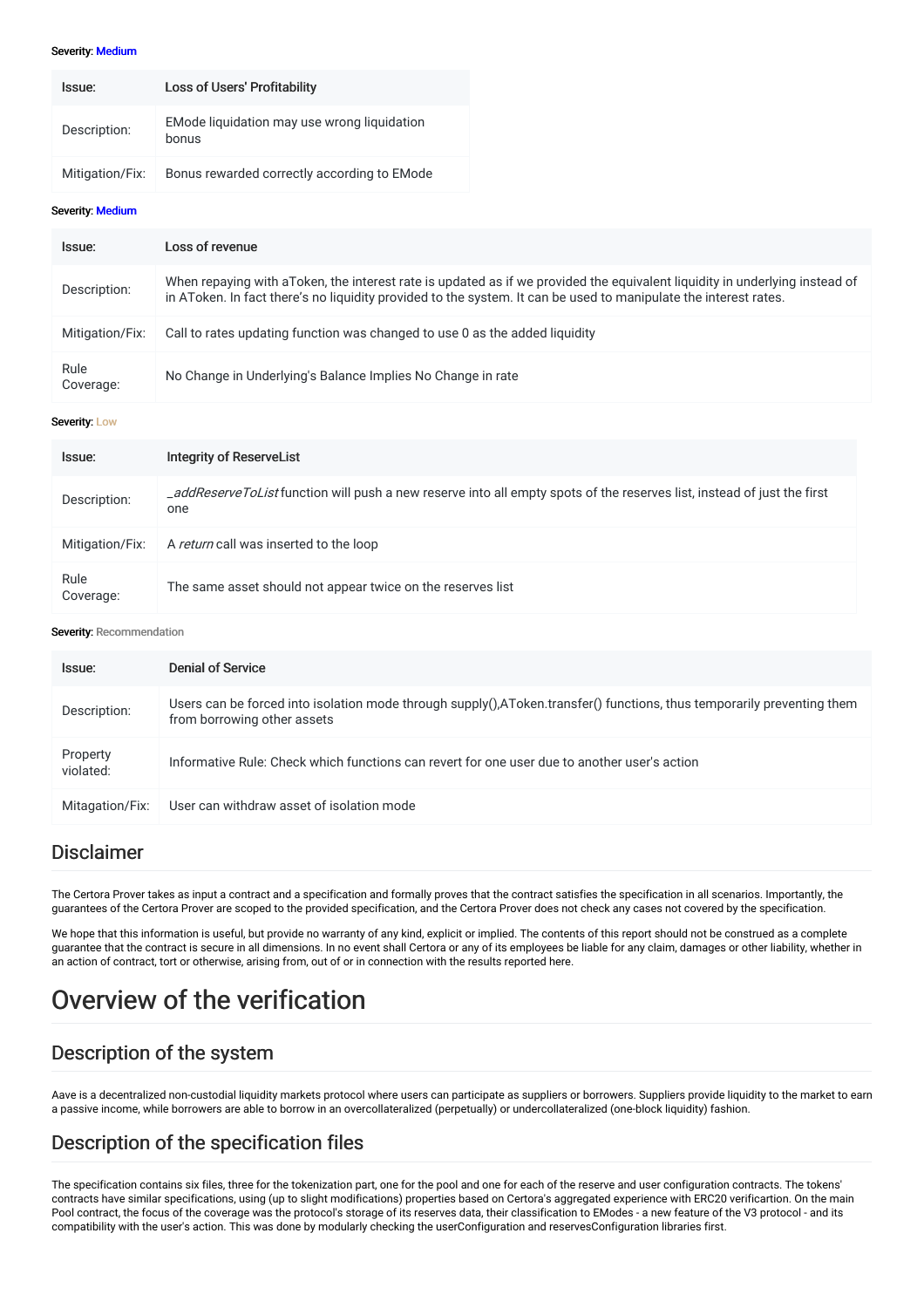# Assumptions and Simplifications

We made the following assumptions during the verification process:

- Accumulation rates in the protocol are assumed to be 1, so that no interest rate is accumulated.
- We assume that hash operations return an arbitrary deterministic value
- We unroll loops. Violations that require a loop to execute more than once will not be detected.  $\bullet$
- When verifying contracts that make external calls, we assume that those calls can have arbitrary side effects outside of the contracts, but that they do not affect the state of the contract being verified. This means that some reentrancy bugs may not be caught.
- No usage of incentives controller

# Verification Conditions

#### Notation

✔ indicates the rule is formally verified on the latest reviewed commit. Footnotes describe any simplifications or assumptions used while verifying the rules (beyond the general assumptions listed above).

In this document, verification conditions are either shown as logical formulas or Hoare triples of the form {p} C {q}. A verification condition given by a logical formula denotes an invariant that holds if every reachable state satisfies the condition.

Hoare triples of the form {p} C {q} holds if any non-reverting execution of program C that starts in a state satisfying the precondition p ends in a state satisfying the postcondition q. The notation {p} C@withrevert {q} is similar but applies to both reverting and non-reverting executions. Preconditions and postconditions are similar to the Solidity require and assert statements.

Formulas relate the results of method calls. In most cases, these methods are getters defined in the contracts, but in some cases they are getters we have added to our harness or definitions provided in the rules file. Undefined variables in the formulas are treated as arbitrary: the rule is checked for every possible value of the variables.

# Stable-Debt Token

#### Rules

#### 1. Integrity of User's Time-Stamp **✔**

```
getUserLastUpdated(user) <= currentBlock.timestamp
```
#### 2. Any Operation Changes At Most One User's balance **✔**

```
{ A! = B \& balanceA == balanceOf(A) \& balanceB == balanceOf(B) }
     op ;
{ balanceOf(A) == balanceA || balanceOf(B) == balanceB }
```
where op is any operation

#### 3. Change in Total Supply iff an Equal Change in Some User's Balance **✔**

```
{ balanceA == balanceOf(A) && total == totalSupply() }
     op ;
{ balanceOf(A) != balanceA => balanceOf(A) - balanceA == totalSupply() - total };
```
#### 4. Additivity of Burn - Burning at Once Equals Burning in Two Steps in the Same Transaction **✔**

```
burn(user,x);burn(user,y);
~
burn(user,x+y)
```
#### 5. Integrity of Mint **✔**

```
\{ b == balanceOf(user) \}mint(delegatedUser,user,x,index);
{ balanceOf(user) == b+x }
```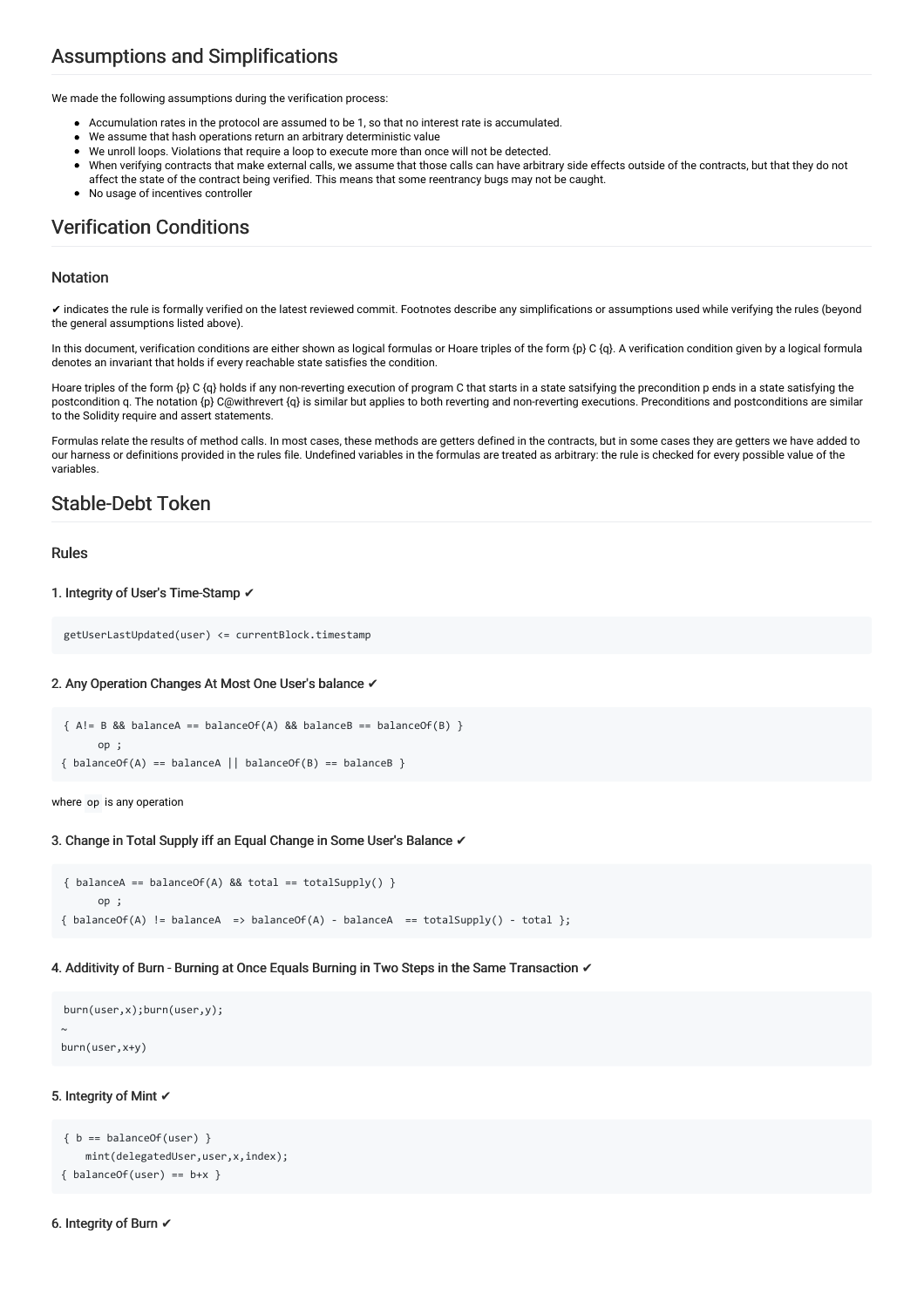```
{b == balanceOf(user)}burn(user,x)
{ balanceOf(user) == b-x }
```
#### 7. Invertibility of Mint and Burn **✔**

```
\{ b == balanceOf(user) \}mint(delegatedUser,user,x,index); burn(user, x)
{ balanceOf(user) == b }
```
# Variable-Debt Token

#### Rules

#### 1. Any Operation Changes At Most One User's balance **✔**

```
{ A!= B && balanceA == balanceOf(A) && balanceB == balanceOf(B) }
     op ;
{ balanceOf(A) == balanceA || balanceOf(B) == balanceB }
```
#### 2. Change in Total Supply iff an Equal Change in Some User's Balance **✔**

```
{ balanceA == balanceOf(A) && total == totalSupply() }
   op ;
{ balanceOf(A) != balanceA => balanceOf(A) - balanceA == totalSupply() - total };
```
#### 3. Only pool can change total supply with burn and mint **✔**

```
{ total == totalSupply() }
   op ;
{ totalSupply() != total => msg.sender == pool && (op == mint() || op == burn()) };
```
#### 4. Mint and burn are inverse operations **✔**

```
\{ b == balanceOf(user) \}mint(delegatedUser,user,amount,index); burn(user, amount, index)
{ balanceOf(user) == b }
```
#### 5. Additivity of burn **✔**

burn(u, u', x); burn(u, u', y) ~ burn(u, u', x+y) at the same timestamp

#### 6. Integrity of mint **✔**

```
{ b = balanceOf(u) }
   mint(u,x)
{ balanceOf(u) == b + x }
```
#### 7. Burn doesn't change other's balance and data **✔**

```
\{ other != user && bb = balanceOf(other) \}burn(user, amount, index)
{ balanceOf(other) == bb }
```
8. Mint doesn't change other's balance and data **✔**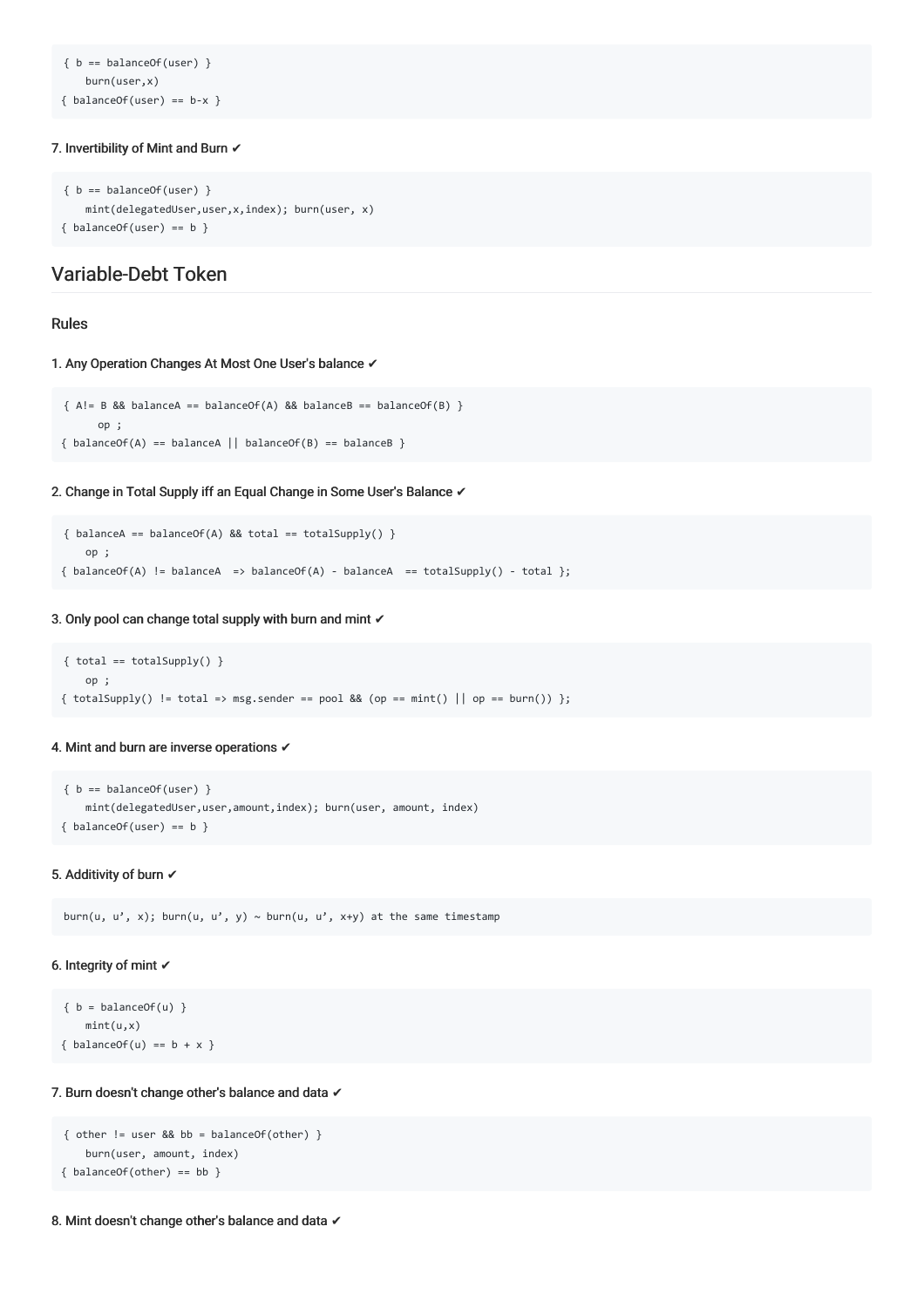{ other != user && bbo = balanceOf(other) && bbu = balanceOf(user) } mint(user, onBehalfOf, amount, index) { balanceOf(other) == bbo && (user != onBehalfOf => balanceOf(user) == bbu) }

#### 9. Burn zero dosen't change balance **✔**

```
\{ b = balanceOf(user) \}burn(user, 0, index)
{ balanceOf(user) == b }
```
## AToken

#### Rules

#### 1. Any Operation Changes At Most Two User's balance **✔**

```
{ A != B != C && balanceA == balanceOf(A) && balanceB == balanceOf(B) && balanceC == balanceOf(C) }
     op ;
{ balanceOf(A) == balanceA || balanceOf(B) == balanceB || balanceOf(C) == balanceC }
```
#### 2. Integrity of mint **✔**

```
{ b == balanceOf(u) }
    mint(u,x)
\{ b + x - \epsilon \leq balanceOf(u) \leq b + x + \epsilon \}
```
#### 3. Additivity of mint **✔**

 $min(u,x); min(u,y) \sim min(u,x+y)$ 

with resepct to balanceOf(u) up to some ε

#### 4. Mint of zero is not possible **✔**

```
{ }
    mint(caller, user, amount, index)
\{ amount == \theta => REVERT \}
```
#### 4. Integrity of transfer **✔**

```
I.
{ u \neq u' \wedge bu = balanceOf(u) \wedge bu' = balanceOf(u') }
    transfer(u, u' x);
{ \} | balanceOf(u) - (bu - x) | \leq \epsilon \Lambda| balanceOf(u') - (bu' + x) | \le \varepsilon }
II.
{ b = underlyingAssetBalanceOf(u'') }
    transfer(u, u' x);
{ b = underlyingAssetBalanceOf(u'') }
```
#### 5. Additivity of transfer **✔**

```
{ f1 := f2, t1 := t2, f2 := t1, f1 := t2, f1 == t1 \iff f2 == t2,
 balanceOf(f1) == balanceOf(f2), balanceOf(t1) == balanceOf(t2) }
    transfer(f1, t1, x), transfer(f1, t1, y), transfer(f2, t2, x+y)
{ |balanceOf(f1) - balanceOf(f2)| \leq 3ε, |balanceOf(t1) - balanceOf(t2)| \leq 3ε }
```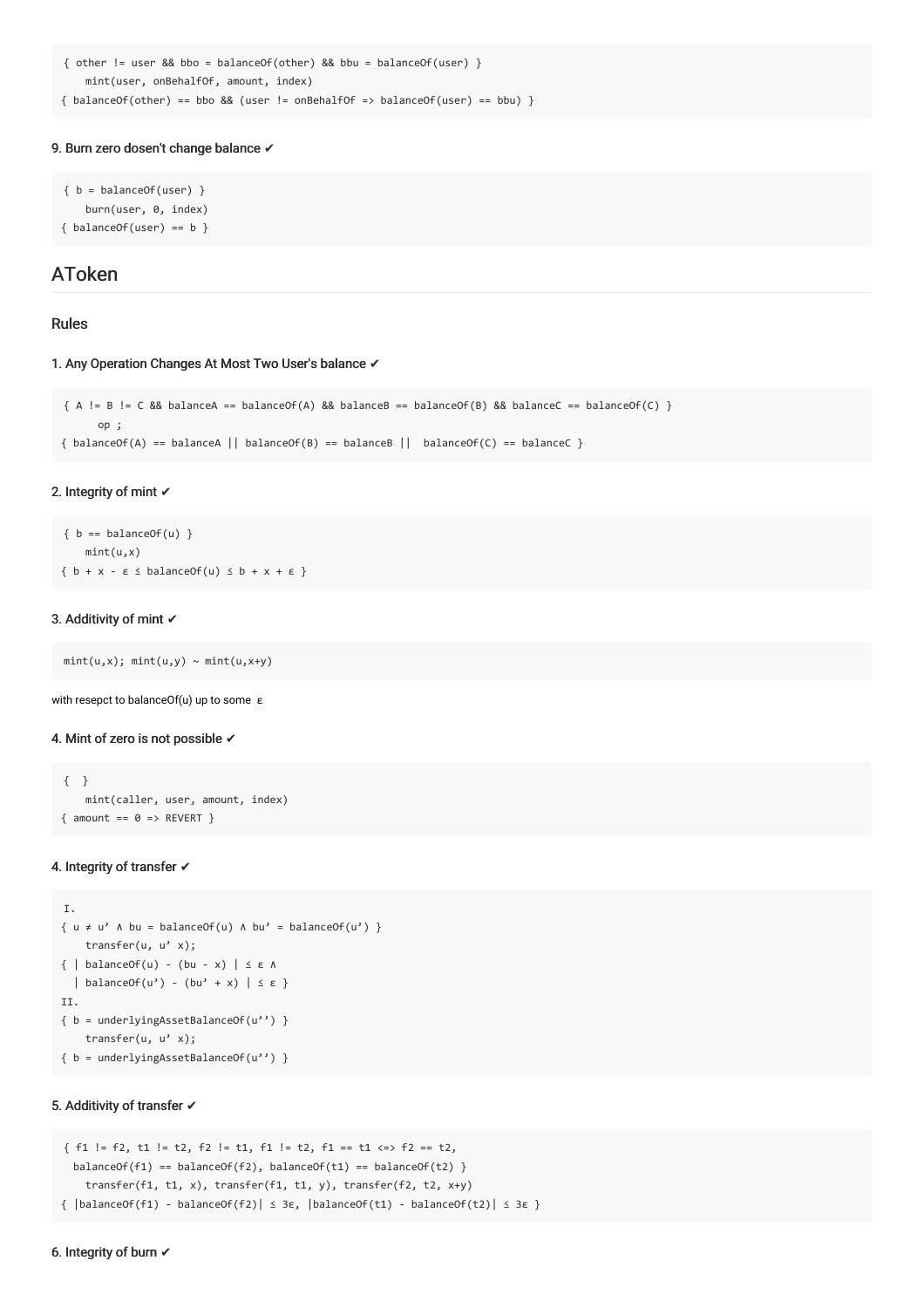```
{ bu = balanceOf(u) ∧ ba = underlyingAssetBalanceOf(u') }
   burn(u, u', x)
{ | balanceOf(u) - (bu - x) | \leq \varepsilon \Lambdau' ≠ AToken ⇒ | underlyingAssetBalanceOf(u') - (ba + x) | ≤ ε }
```
### 7. Additivity of burn **✔**

burn(u, u', x); burn(u, u', y) ~ burn(u, u', x+y) at the same timestamp

#### 8. burn doesn't change other's balance and data **✔**

```
{ other != user, other != recieverOfUnderlying,
 db = additionalData(other), bb = balanceOf(other)burn(user, recieverOfUnderlying, amount, index)
{ additionaData(other) == db & balanceOf(other) == bb }
```
#### 9. mint doesn't change other's balance and data **✔**

```
{ other != user, db = additionalData(other), bb = balanceOf(other) }
   mint(caller, user, amount, index)
{ additionalData(other) == db 8& balanceOf(other) == bb}
```
# ReserveConfiguration

#### Rules

#### 1. Integrity Setters/Getters **✔**

 $\{ r = \text{ReserveConfiguration}, x = \text{some member of } r \}$ setX(r, y) {  $getX(r) == y$  }

#### 2. Each setter changes only one member **✔**

```
{ r = ReserveConfiguration, x = some member of r, x' = another member of r }
    setX(r, y)
{ getX'(r) == x' }
```
### **UserConfiguration**

#### Rules

```
1. Consistency of isEmpty ✔
```
{isEmpty => !isBorrowingAny() && !isUsingAsCollateralOrBorrowing(reserveIndex) }

#### 2. Consistency of not isEmpty **✔**

```
{ (isBorrowingAny() || isUsingAsCollateral(reserveIndex)) => !isEmpty() }
```
#### 3. Consistency of isBorrowingAny **✔**

{ isBorrowing(reserveIndex) => isBorrowingAny() }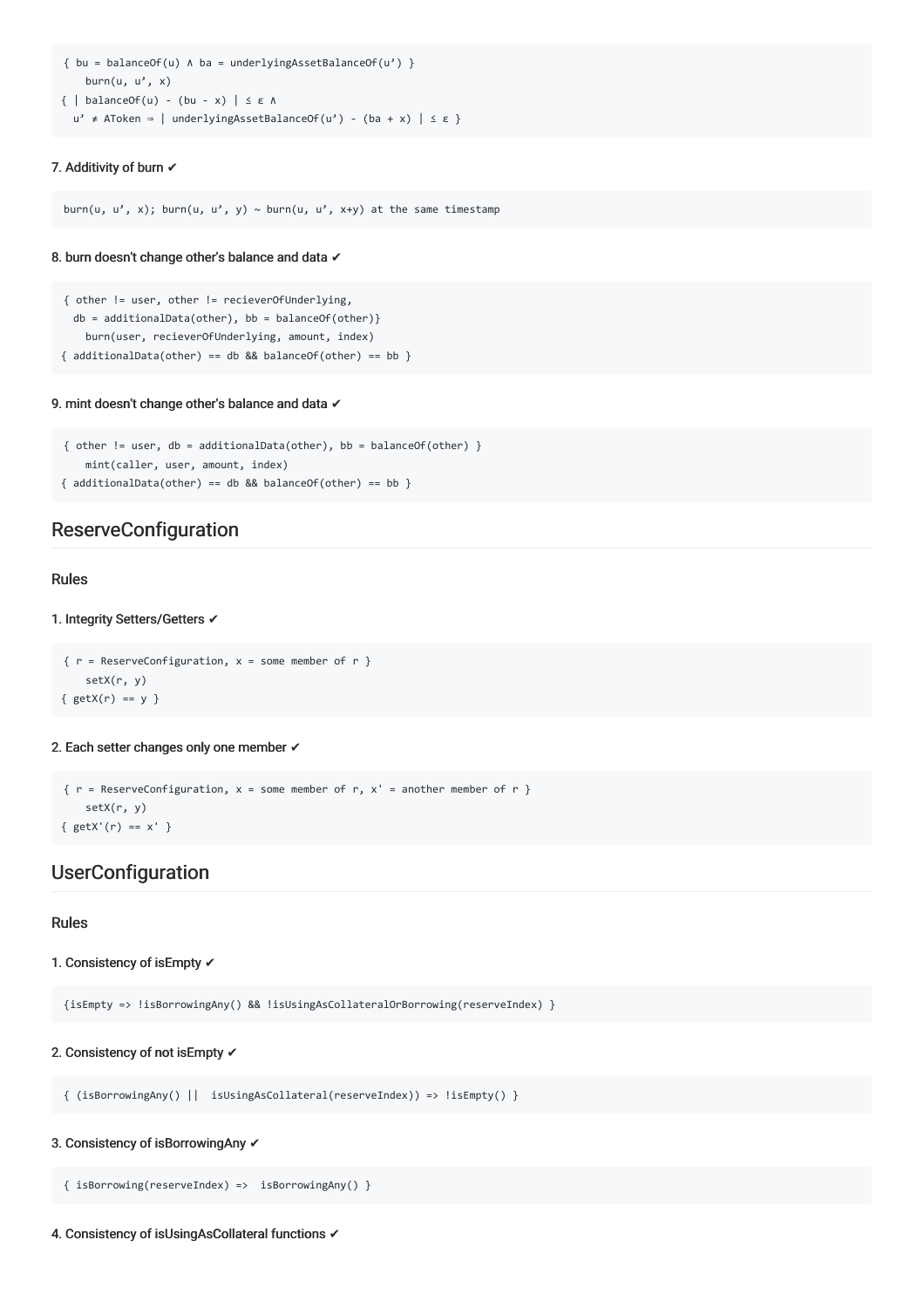(isUsingAsCollateral(reserveIndex) || isBorrowing(reserveIndex)) <=> isUsingAsCollateralOrBorrowing(reserveIndex)

#### 5. Integrity of User's Isolation mode configuration data **✔**

```
!isUsingAsCollateralOne() => !isIsolated()
```
#### 6. Integrity of setBorrowing **✔**

```
{ reserveIndex < 128 }
   setBorrowing(reserveIndex, borrowing)
```
{ isBorrowing(reserveIndex) == borrowing }

#### 7. Integrity of setUsingAsCollateral **✔**

```
{ reserveIndex < 128 }
    setUsingAsCollateral(reserveIndex, usingAsCollateral)
{ isUsingAsCollateral(reserveIndex) == usingAsCollateral }
```
#### 8. setBorrowing for one reserve doesn't affect others **✔**

```
{ reserveIndexOther != reserveIndex && reserveIndexOther < 128 &&
 reserveIndex < 128 &&
 otherReserveBorrowing == isBorrowing(reserveIndexOther) &&
 otherReserveCollateral == isUsingAsCollateral(reserveIndexOther) }
    setBorrowing(reserveIndex, borrowing)
{ otherReserveBorrowing == isBorrowing(reserveIndexOther) &&
 otherReserveCollateral == isUsingAsCollateral(reserveIndexOther) }
```
#### 9. setUsingAsCollateral for one reserve doesn't affect others **√**

```
{ reserveIndexOther != reserveIndex &&
  reserveIndexOther < 128 && reserveIndex < 128 &&
 otherReserveBorrowing = isBorrowing(reserveIndexOther) &&
 otherReserveCollateral = isUsingAsCollateral(reserveIndexOther) }
    setUsingAsCollateral(reserveIndex, isUsingAsCollateral)
{ otherReserveBorrowing == isBorrowing(reserveIndexOther) &&
 otherReserveCollateral == isUsingAsCollateral(reserveIndexOther) }
```
### Pool

#### Rules

#### 1. Integrity of Supply Cap - aToken supply shall never exceed the cap **✔**\*\*

{ reserves[asset].aToken.totalSupply() <= reserves[asset].supplyCap() }

\*\* rule times-out for some functions

#### 3. Integrity of setUserEMode **✔**

```
{ }
    setUserEMode(category)
{ getUserEMode() == category }
```
4. User can always set own eMode to 0 **✔**